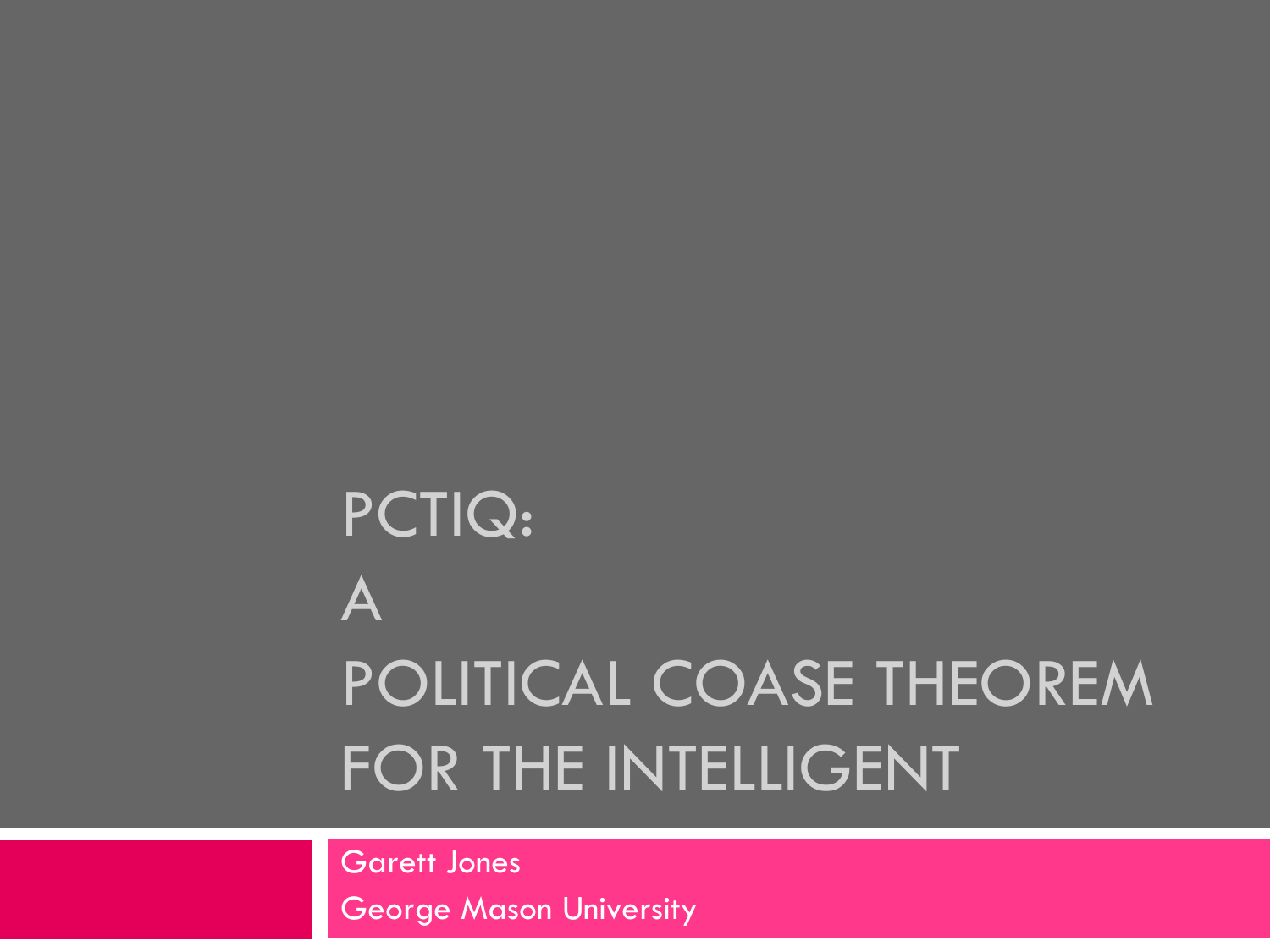## Is there a political Coase theorem?

- Wittman, *Myth of Democratic Failure:*
	- **D** YES, for democracies.
	- **D** Democracies are reasonably efficient
	- **Bargain to output-maximizing outcomes**
	- **O** If not, someone would have counteroffered
- □ Rest of economics: NO
	- Irrational voters (Caplan, *MRV,* 2007)
	- **O Commitment problems (Acemoglu, 2003: "Why not a** political Coase theorem?")
	- **T** Time Inconsistency of optimal plans (Kydland/Prescott)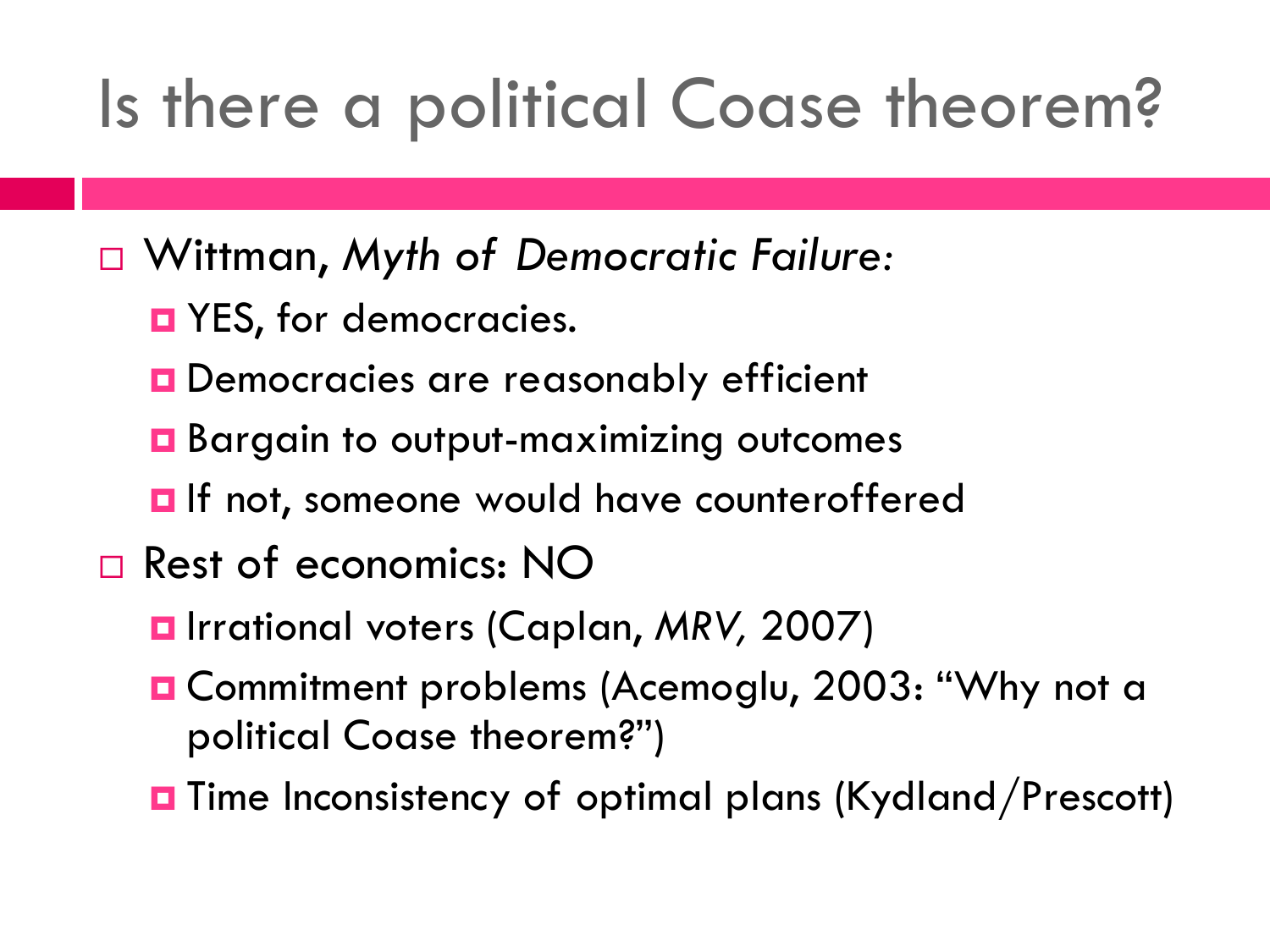#### Human capital: Input to good governance

"The key human capital externality is not technological but political …"

Glaeser et. al (2004)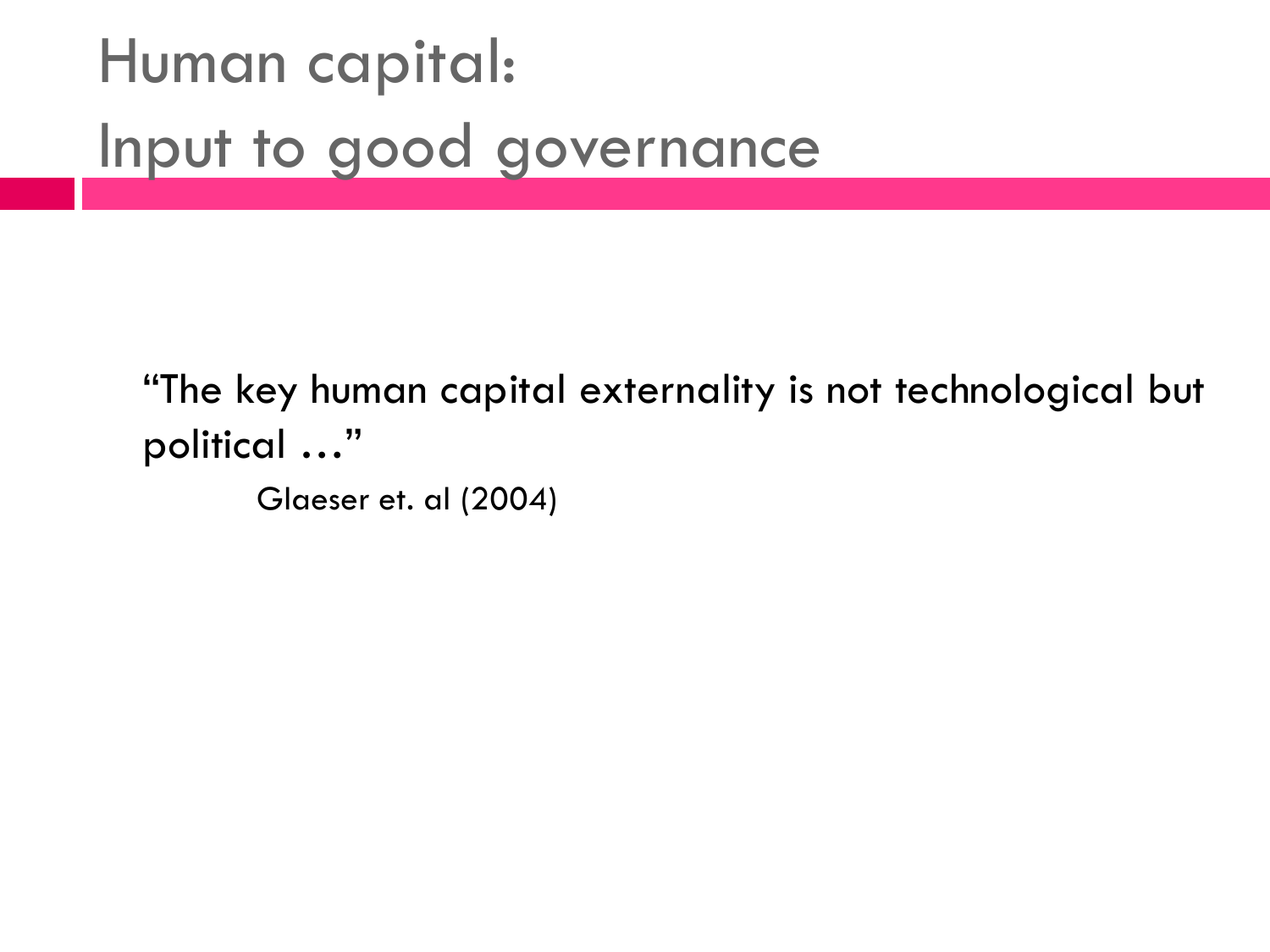## PCTIQ

A syllogism:

□ Good political institutions are prisoner's dilemmas **u** Urge to rent-seek is everywhere **Hard to commit to rule of law when you have power Ostrom's work on creating good institutions:** ■ Cooperation is hard, not impossible

□ Higher IQ predicts cooperation in repeated PDs

□ Therefore, smarter groups are more Coasian.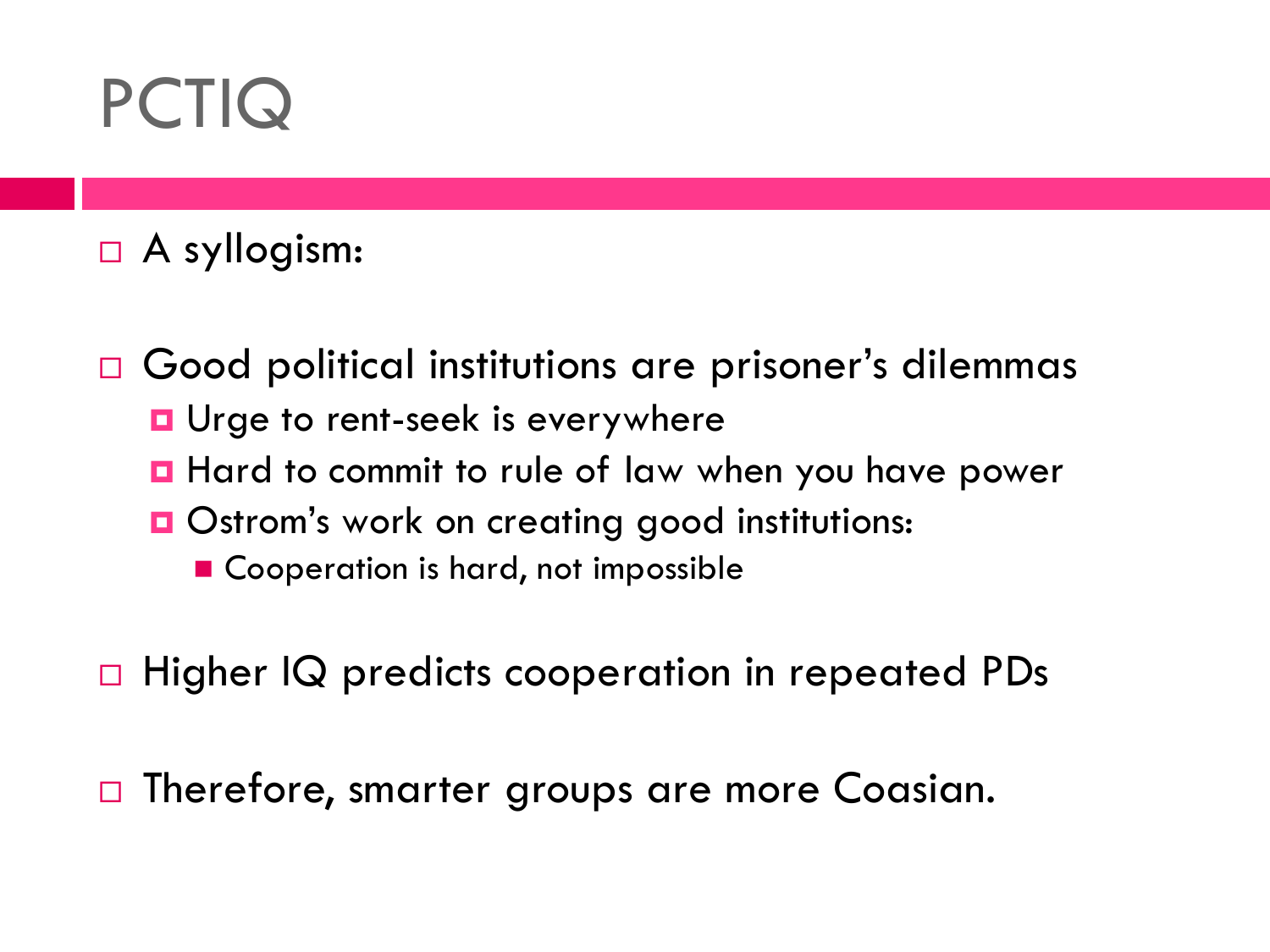#### Some Microstructure: IQ and patience

- A robust link: *inter alia*
	- **O** Frederick (JEP 2005)
	- **D** Warner and Pleeter (AER 2001)
	- Dohmen, Falk et al. (AER 2010)
	- Shamosh/Gray meta-study of psych experiments.
	- **D** Mischel's Marshmallow Experiments.

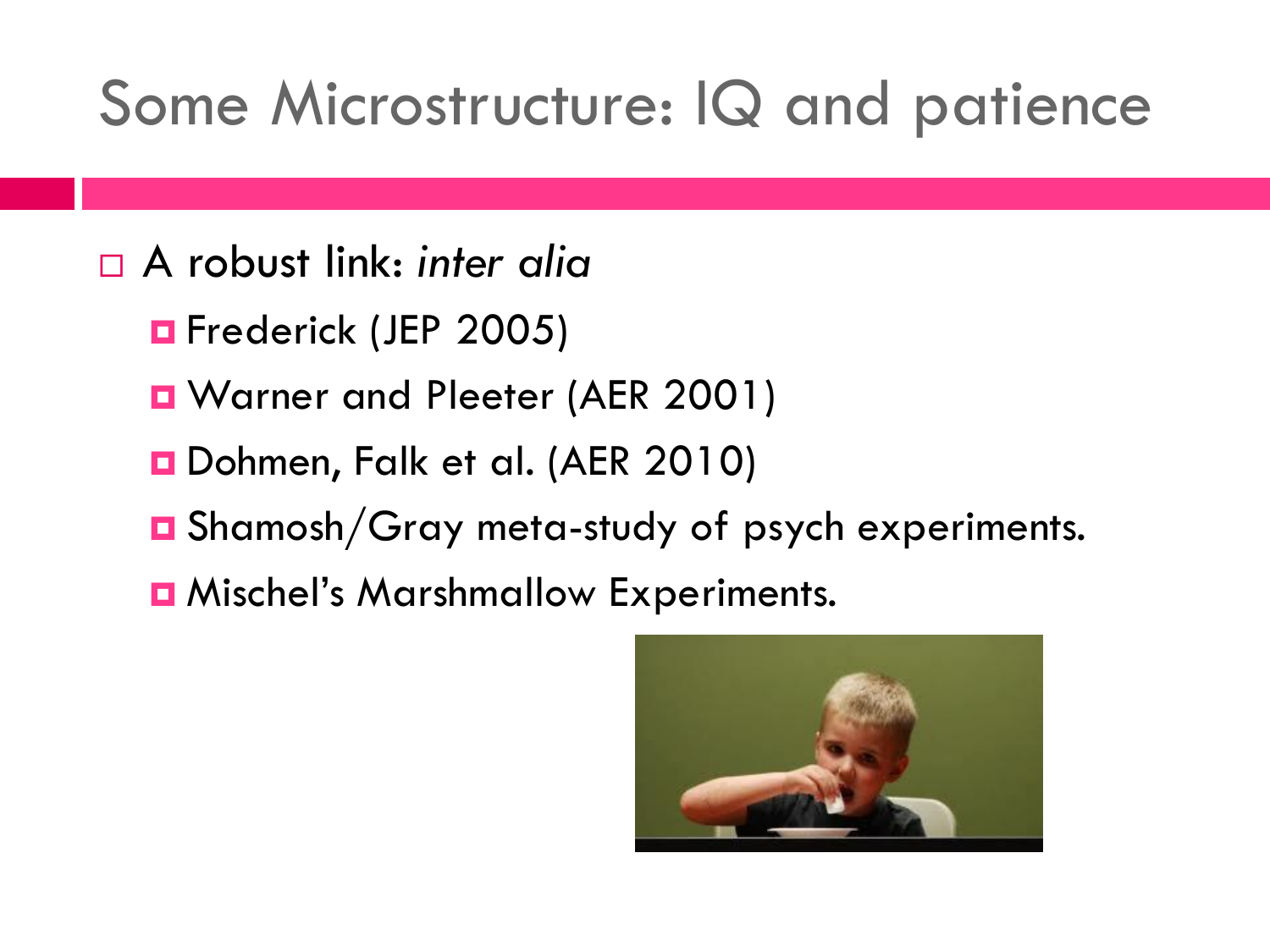#### Patience and the PCT

- □ Dynamic political economy models depend on patience
	- **O** Folk theorem results
	- Barro/Gordon: Rules versus Discretion

"..inflation and monetary growth look more like.. discretion when the discount rate is high."

- **O** Capital Taxation: Fischer's Capital Levy problem
- **B** Bureaucrats: Wait or Predate?
- **E** Acemoglu's original PCT paper:

"..if β increases…the highest investment that can be supported...increases." If  $\beta$  is high enough "the PCT applies."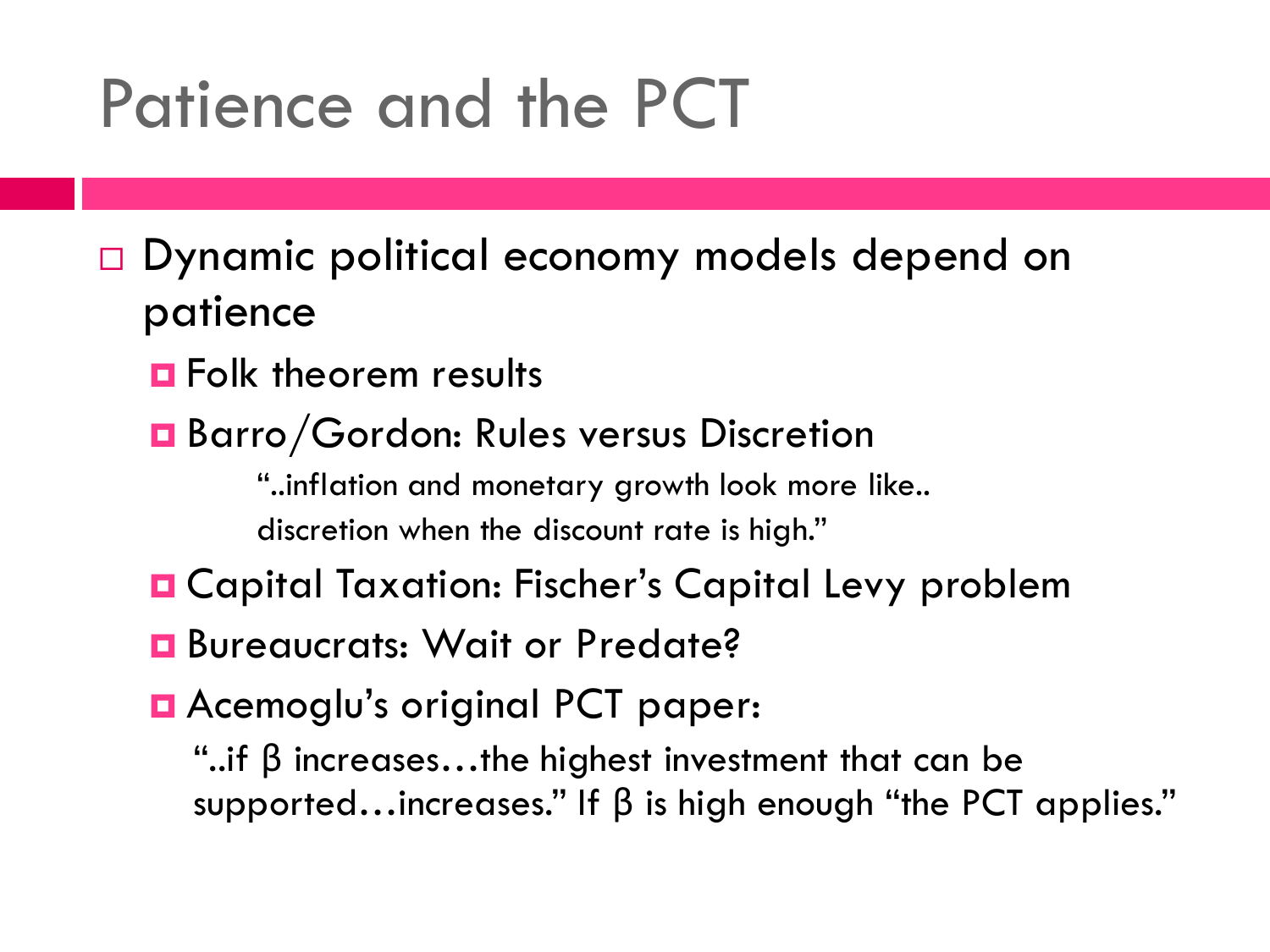Where you see a role for patience in a political economy model…

….you see PCTIQ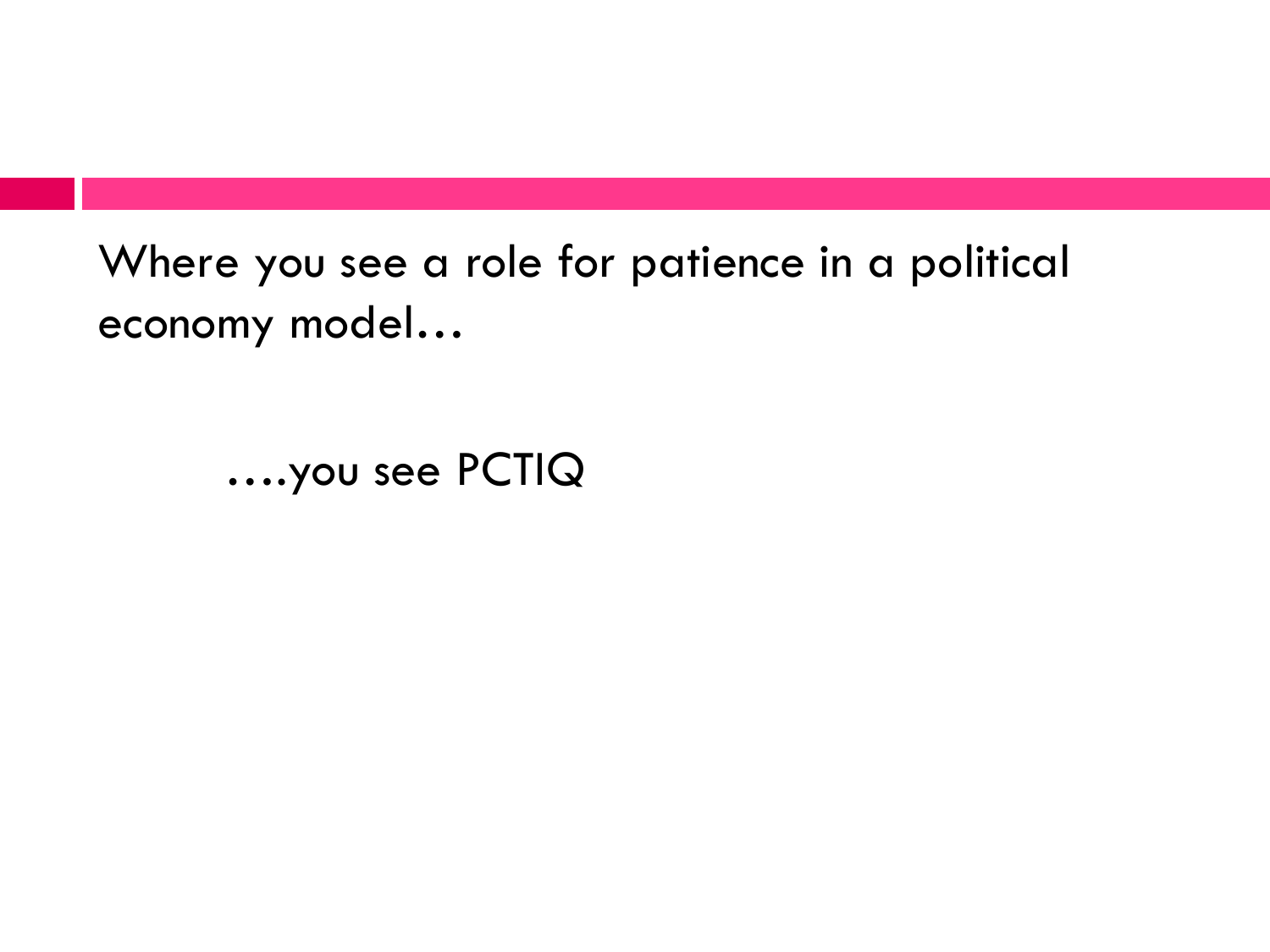#### National IQ and Good Institutions across Asia



Source: Jones (2011), "National IQ and National Productivity: The Hive Mind Across Asia," *Asian Development Review,* Journal of the Asian Dev"t Bank.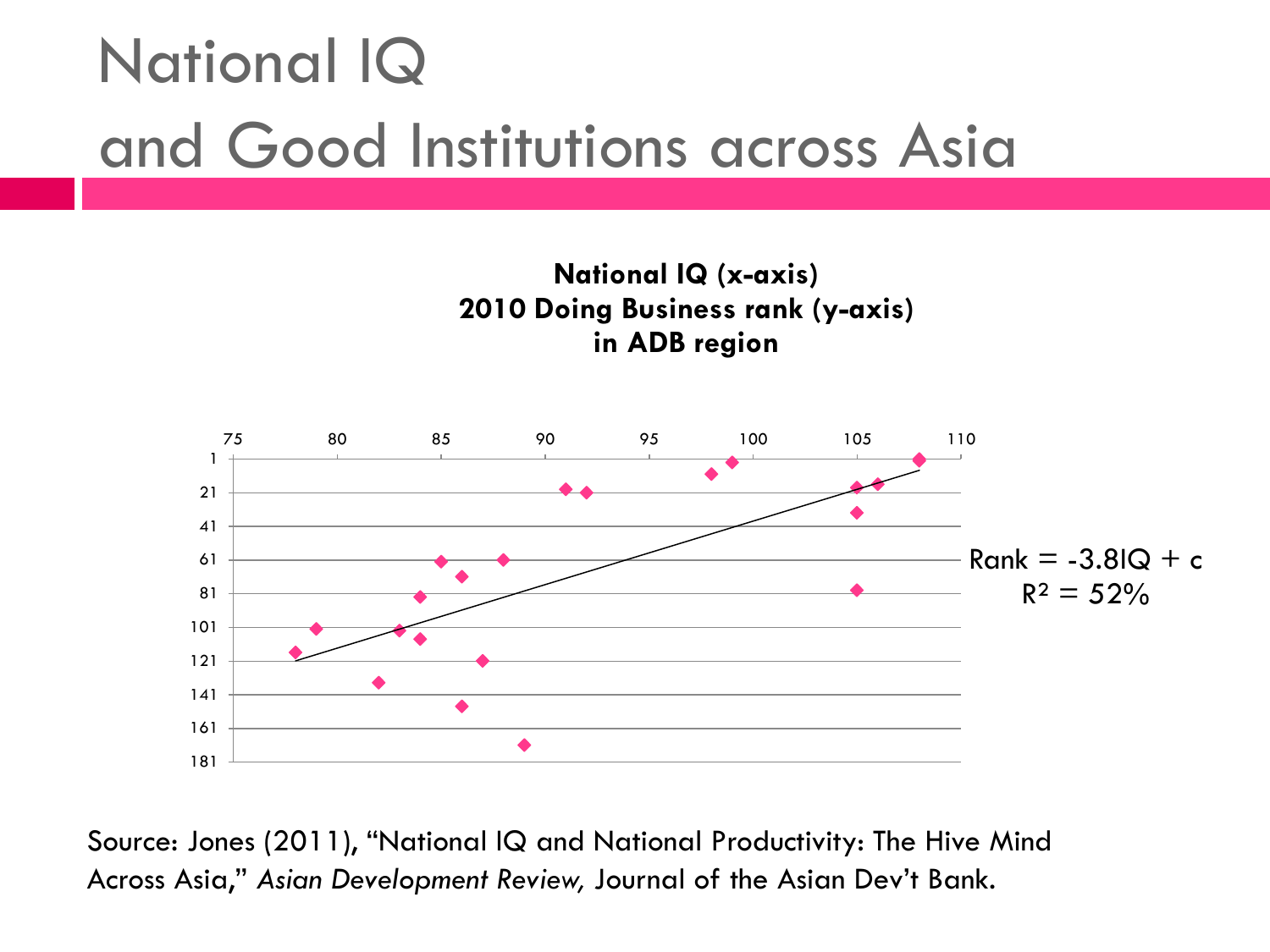## Corruption & IQ around the world





Correlation coefficient: -0.63. Source: Transparency International (2010) and Lynn and Vanhanen (2006)

Source: Potrafke (2011), "IQ and Corruption," *Economics Letters.* IQ significant at 0.1% after continental controls; at 5% level after adding GDP, legal origin, globalization, democracy controls.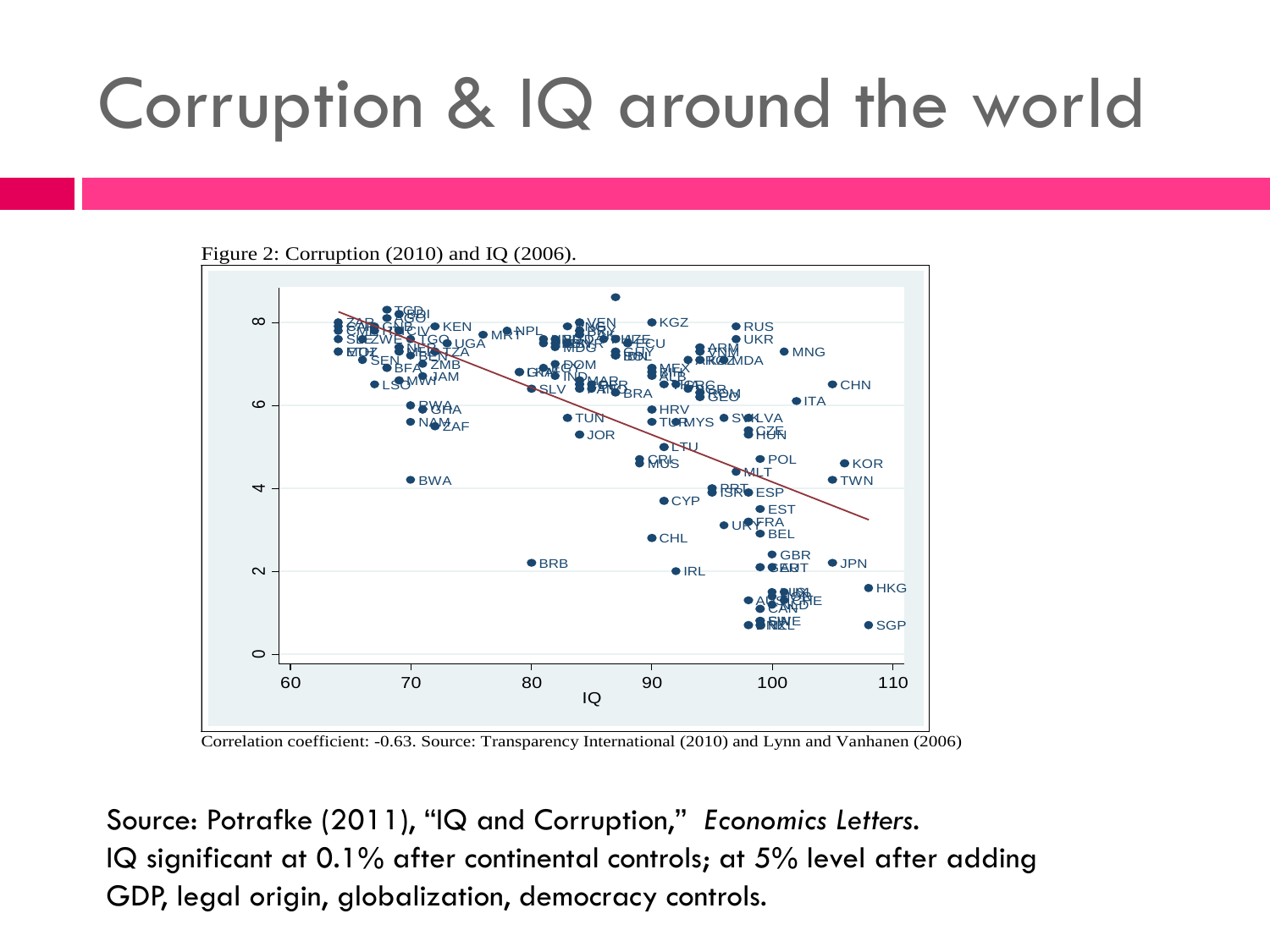## IQ and cooperation: Many results

- □ Jones (JEBO 2008): When repeated prisoner's dilemma run at high-SAT schools, higher cooperation
	- $\Box$  100 more SAT points $\rightarrow$  5% to 8% more cooperation
	- **□** Robust to controls for private schools, money, rounds
- □ Putterman et al. 2010: IQ predicts donation in public good experiments at Brown
- □ Burks et al. (PNAS 2009): IQ predicts trust, trustworthiness in sequential PD
- $\Box$  High IQ associated with other forms of social capital in US and UK
	- Voting, organ donation, cash donation
	- □ Age 10 IQ predicts age 34 trust, after controls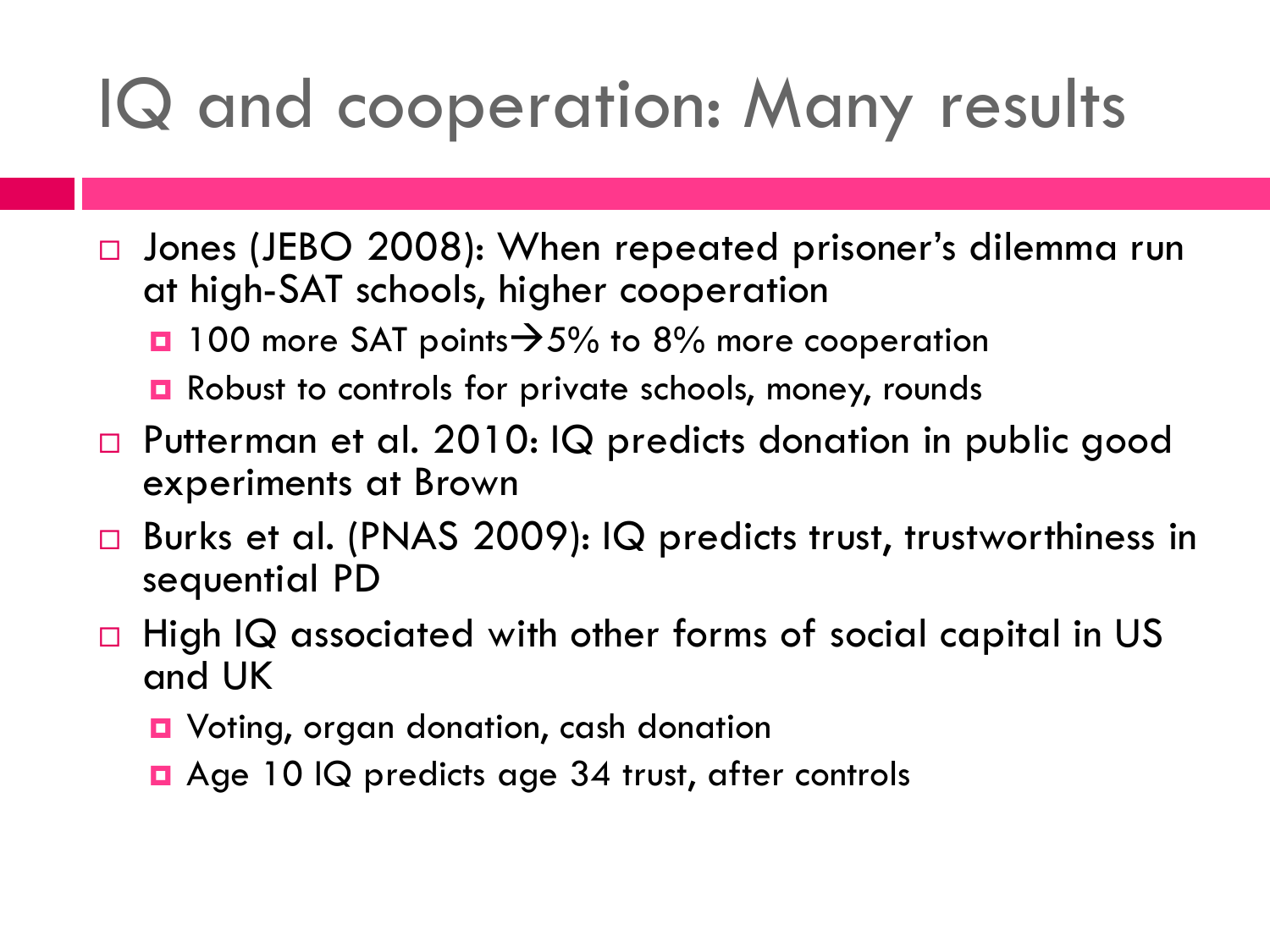# al-Ubaydli, Jones, Weel (2011)

- □ 10 round RPD, IQ tests afterward
- $\Box$  IQ is 5x more powerful for pairs than for individuals
- $\Box$  1 s.d. rise in pair  $\Box \rightarrow$  11% more cooperation
	- $\Box$  22% is average rate  $\rightarrow$  50% semi-elasticity
- □ Round 2: High IQ players reciprocate cooperation
	- **O** Gets cooperation off the ground:
	- Higher IQ awakens *Homo reciprocans*
	- *The intelligent are conditional reciprocators.*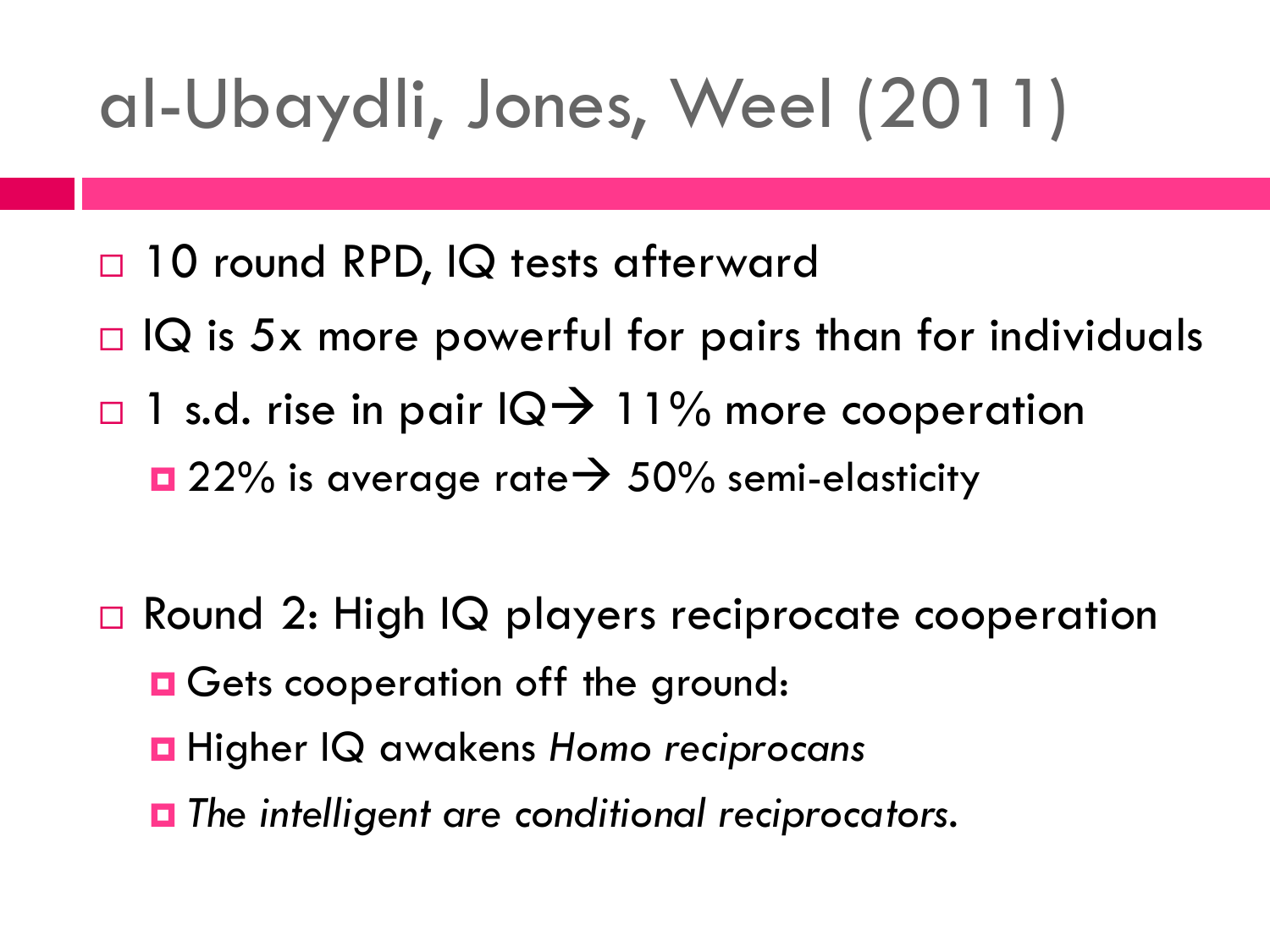## Example: Raven IQ, Patience, Risk

| <b>Table 1: Individual Results</b> |         |           |                |
|------------------------------------|---------|-----------|----------------|
| <b>Individual Cooperation</b>      | Coef.   | Std. Err. | <b>P-value</b> |
| Raven $(16)$                       | 2.4%    | 2.4%      | 0.40           |
| Risk loving $(16)$                 | $0.0\%$ | 2.5%      | 0.99           |
| Patience (16)                      | 2.3%    | 2.5%      | 0.36           |
| <b>Table 2: Joint Results</b>      |         |           |                |
| <b>Joint Cooperation</b>           |         |           |                |
| Raven $(16)$                       | 11.5%   | 4.6%      | 0.01           |
| Risk loving $(16)$                 | 4.8%    | 5.6%      | 0.40           |
| Patience (16)                      | $-2.8%$ | 5.5%      | 0.62           |

Both include personality, age, session, round, gender controls. Robust standard errors. Similar results if these additional controls are excluded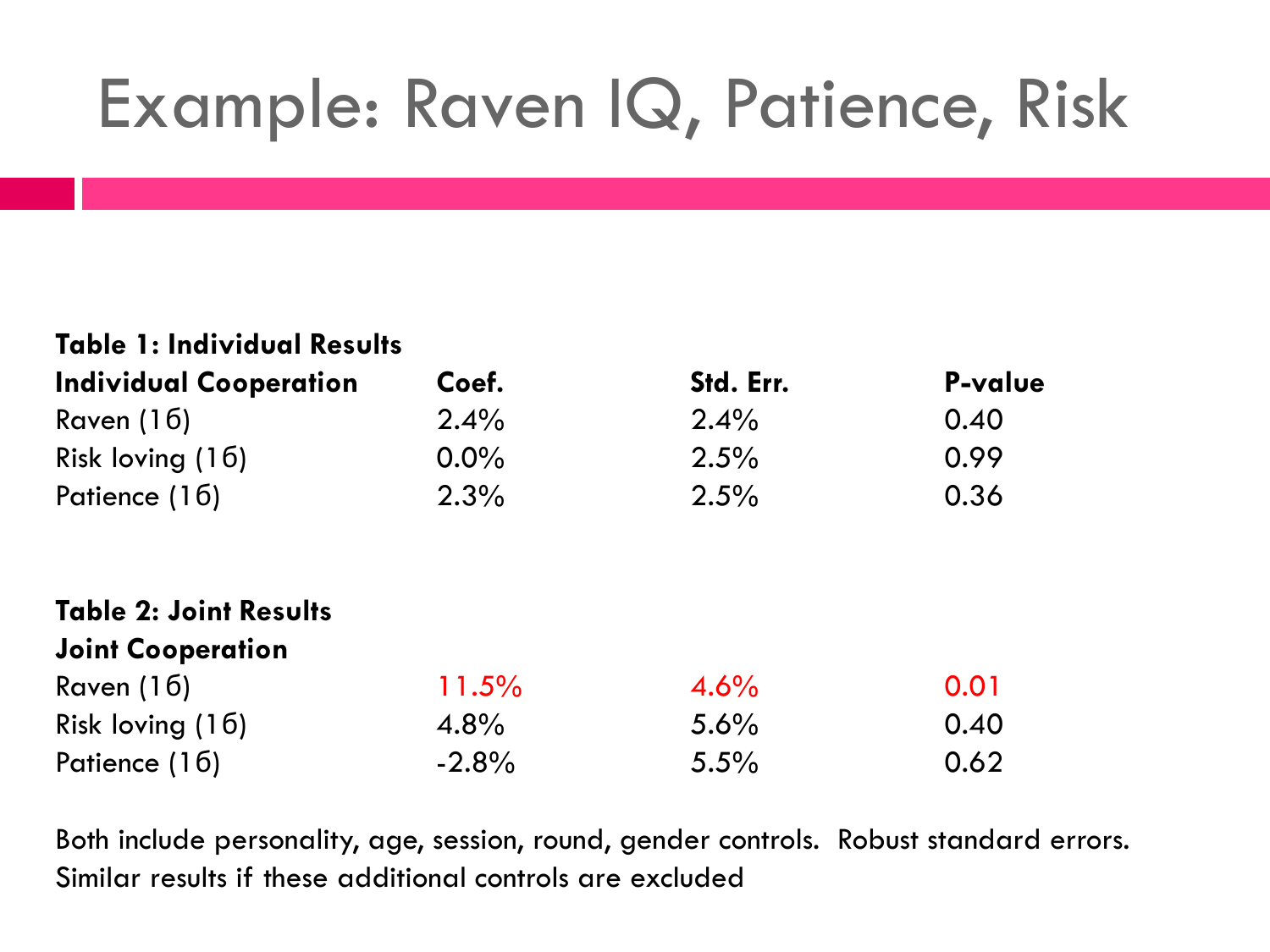#### IQ and Joint Cooperation Average Joint Cooperation=22%, d(coop)/d(IQ) = 11%

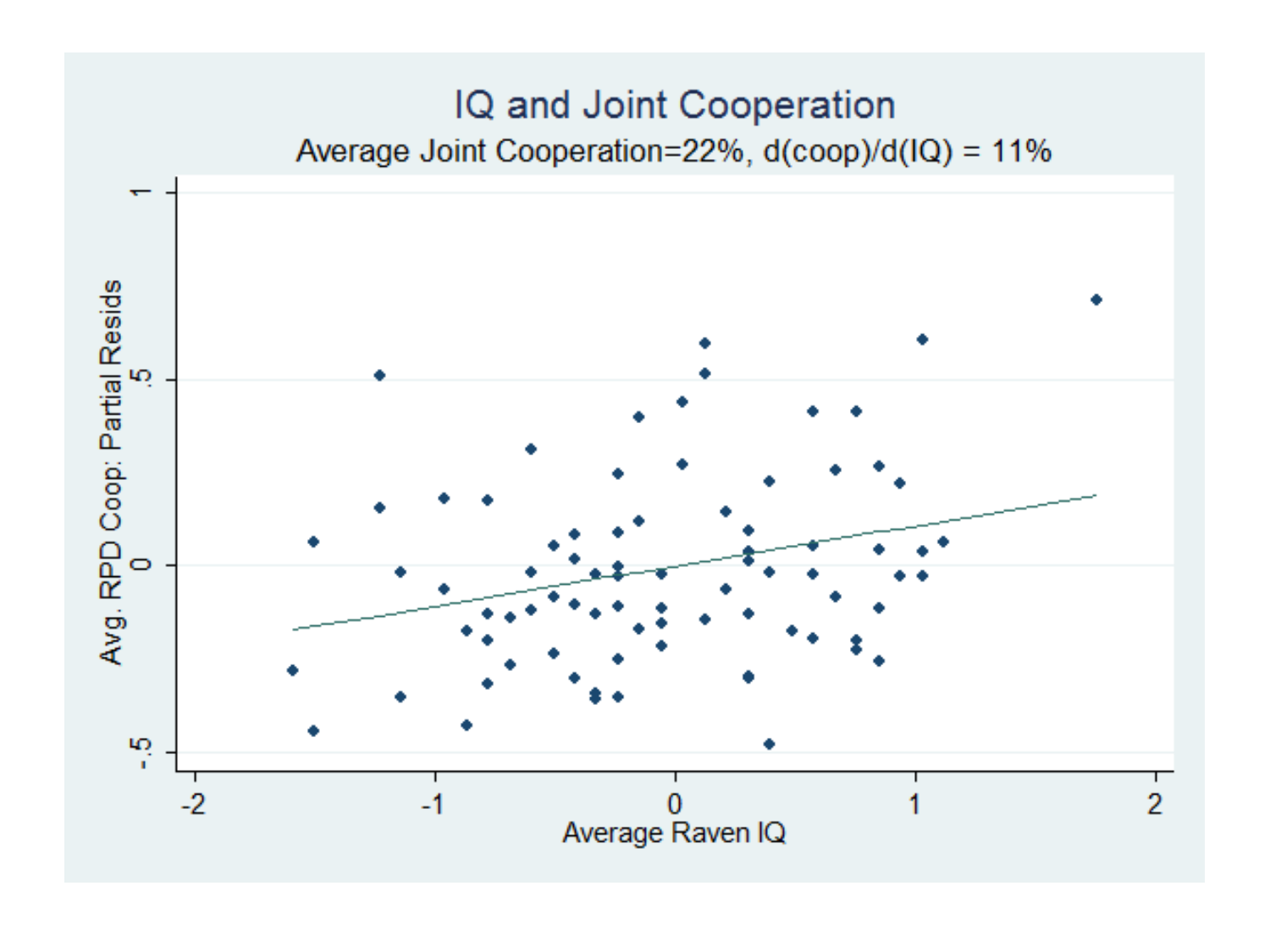#### A micro-level PCTIQ: Divorce

□ Marriage: The land of implicit contracts

- Should often be able to "Coase up" efficient renegotiation after a shock.
- □ Do high-IQ couples divorce at higher or lower rates?
- □ Netherlands since '58 (Dronkers, 2003) and USA (Holley et al, *J. Family Issues* 2006; Blazys 2009): *lower*.
- □ High-IQ couples: Rewriting rules, keeping cooperation going, avoiding transaction costs.